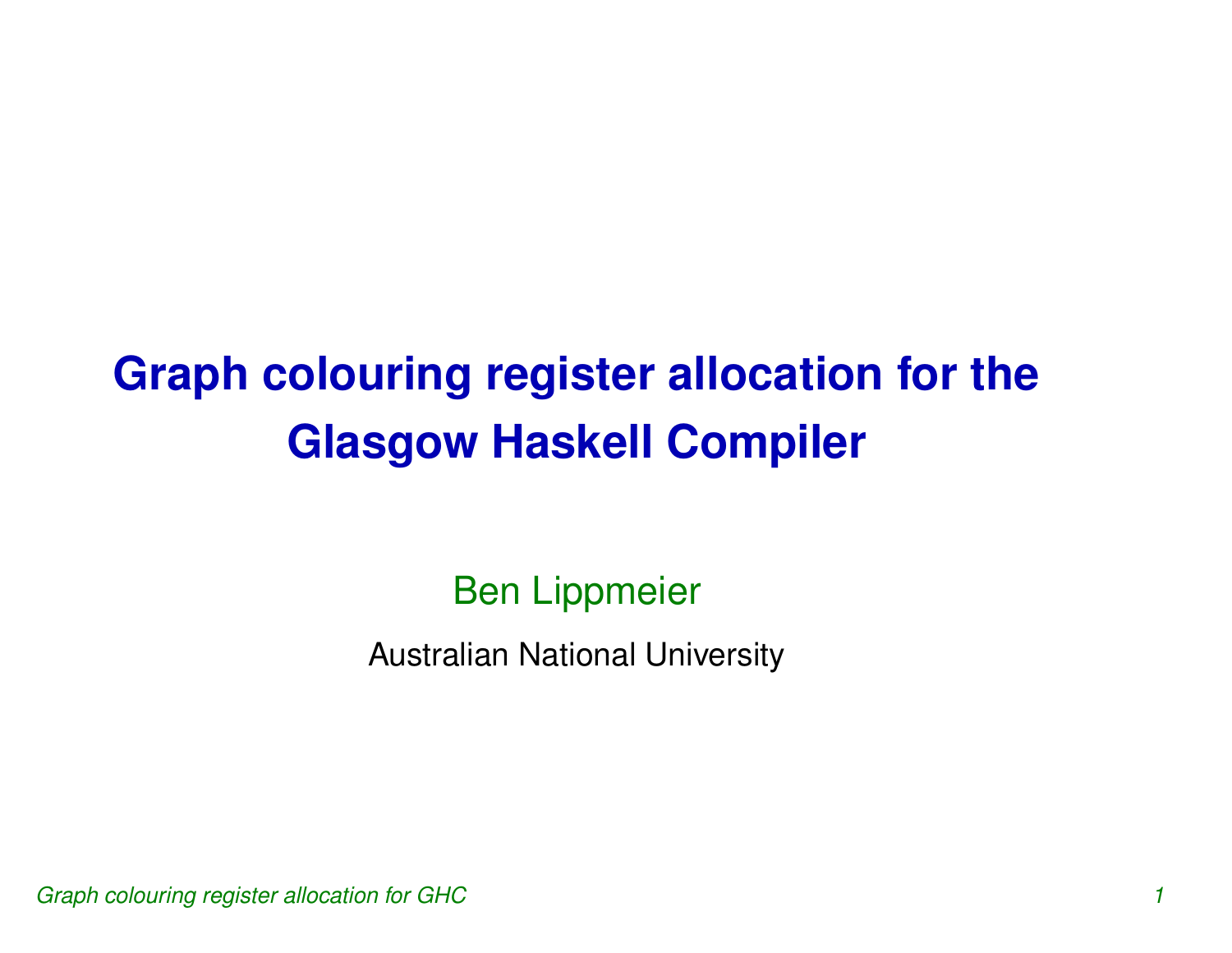#### **Register allocation**

- GHC's native code generator (NCG) compiles C-- code into native machine instructions.
- The code generator assumes that an unlimited set of virtual registers (*vregs*) are available.
- The real hardware has <sup>a</sup> small, fixed number of real registers (hregs).
- The allocator must rewrite uses of vregs into uses of hregs, spilling to the stack if need be.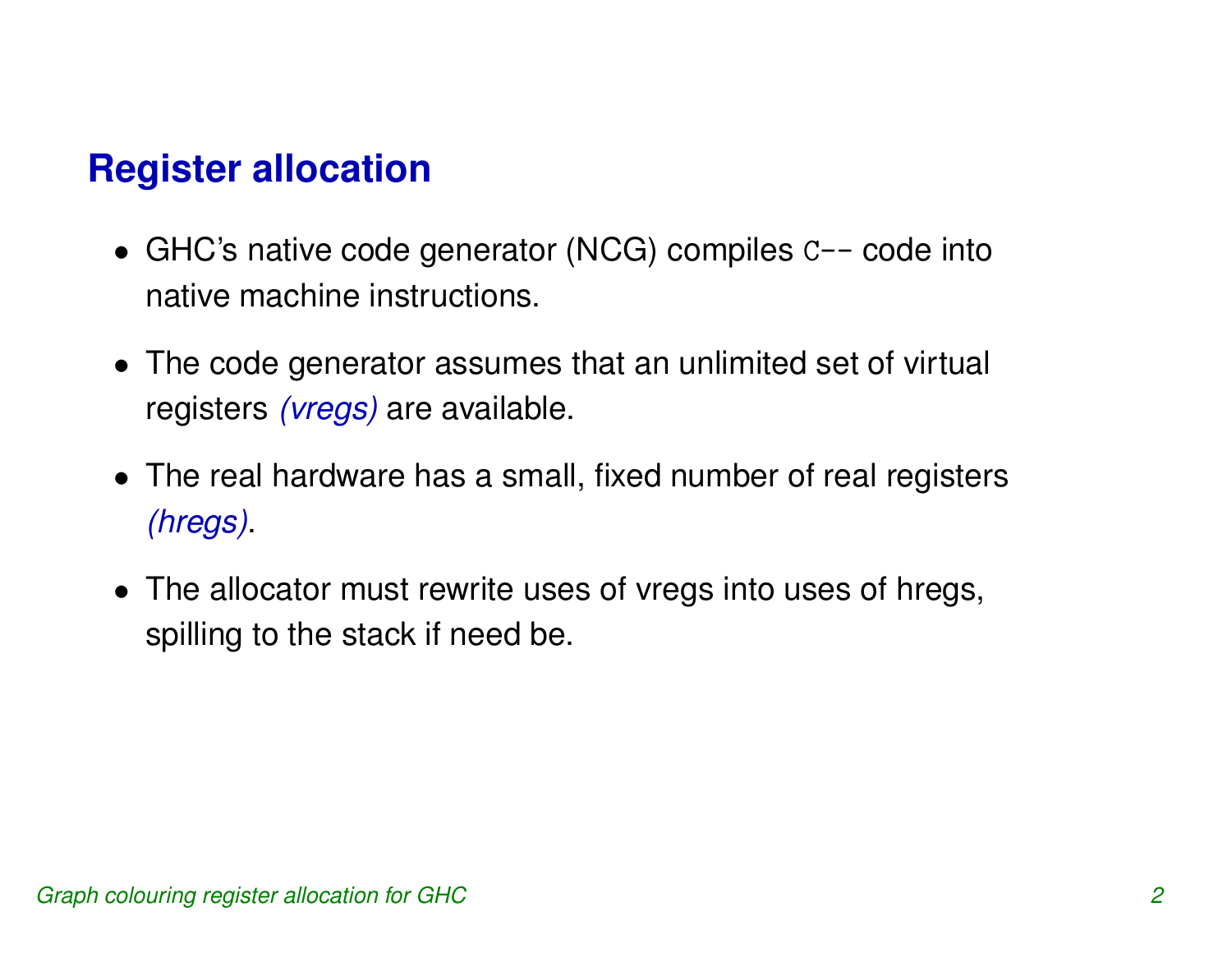#### **Stolen registers**

Most hregs are stolen by the CPS converter for its own evil purposes.

On some architetures there aren't many hregs left to allocate to: (**x86:** 3d/6f – **x86 64:** 5d/2f – **ppc:** 16d/26f).

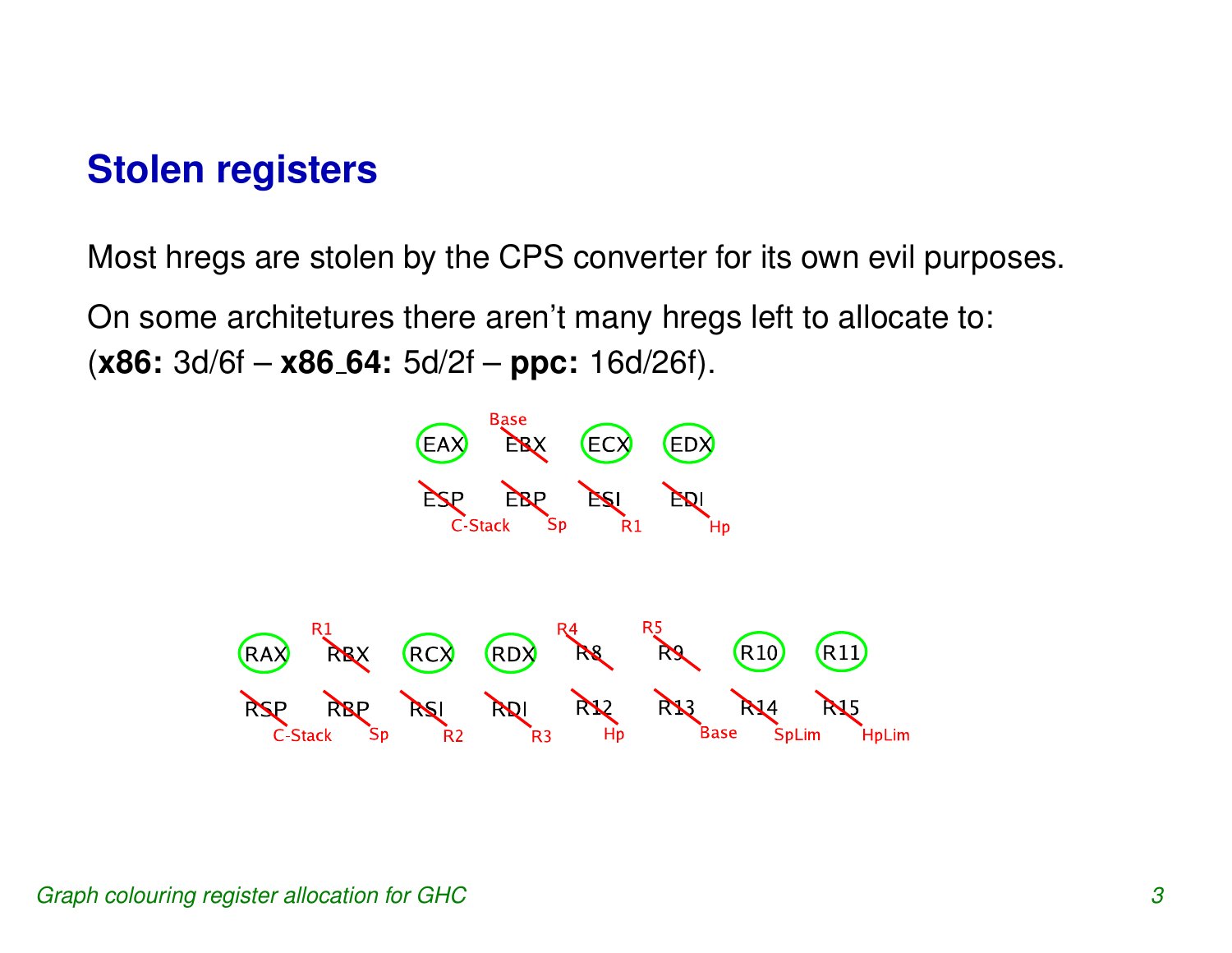The stack based nature of GHC's backend results in minimal pressure being placed on the register set (mostly).

For *lazy* code, the implementation spends the vast majority of its time copying data around memory.

```
c11h :
 mov1 %esi, %vI_n111 |b
 andl $3, \sqrt[9]{v1} n111cmpl $2, %vI_n111 |d
  jae . Lc11i
  addl $20 , %edi
  cmpl 92(%ebx), %edi
 ja . Lc11k
 mov1 $sXd_info, -16(\%edi)mov1 12(%ebp), %vI_n11m |b
 mov1 \quad \sqrt[9]{v1} \quad n11m, -8(\sqrt[9]{e}di) |d
 mov1 8(%ebp), %vI_n11n |b
 mov1 \quad %vI_n11n, -4 (%edi) |d
 mov1 4(%ebp), %vI_n11o |b
 mov1 \quad %v1_n110, (%edi) |d
  leal -16(%edi), %vI_n11p |b
 mov1 \quad %v1_n11p, 8(\%ebp) |d
 movl $ base_GHCziHandle_stdout_closure , 4( %ebp )
  movl $sZt_info , 12( %ebp )
  addl $4, %ebp
  jmp base_GHCziIO_a16_info
```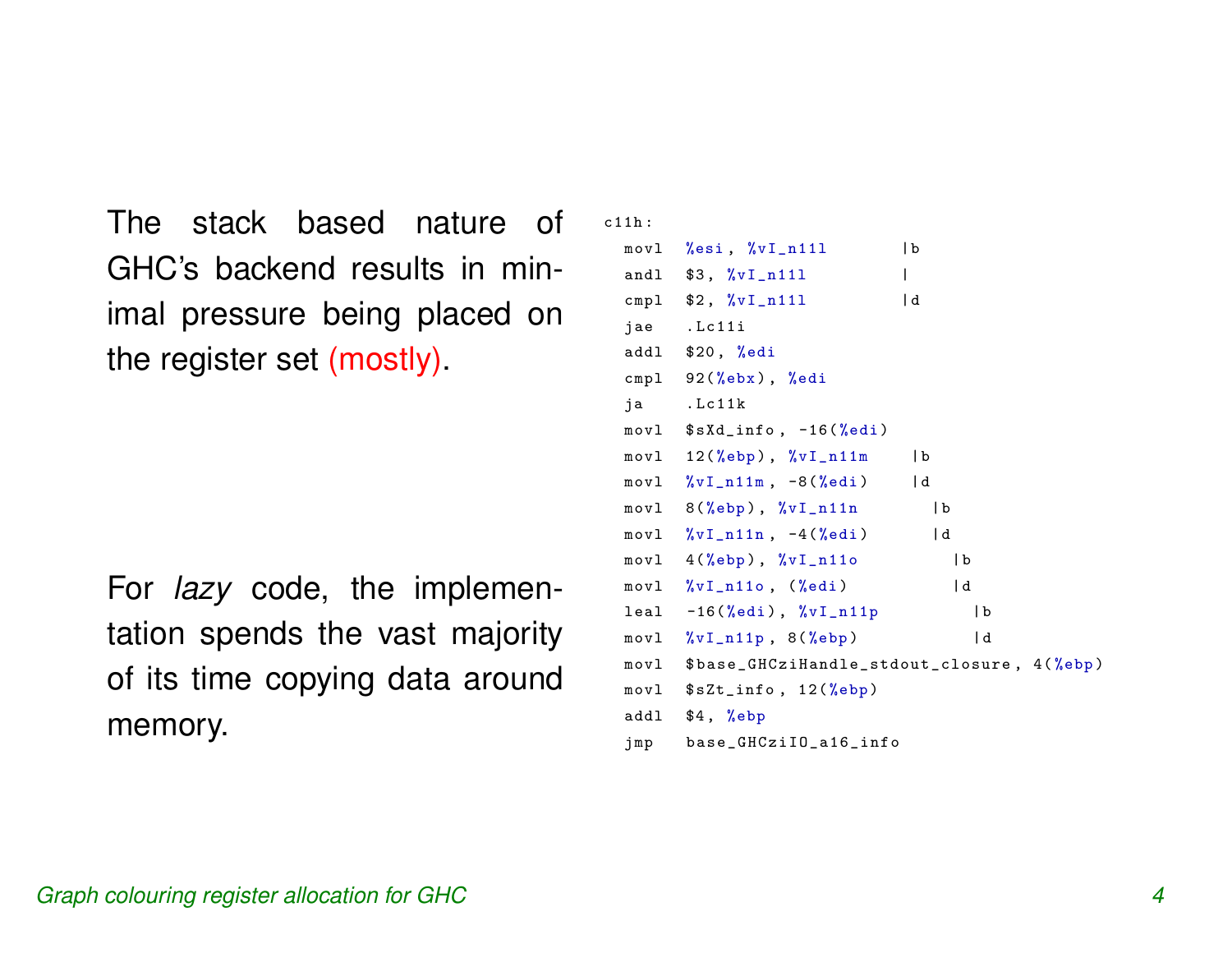However, if strictness analysis, inlining and unboxing optimisations are successful the situation can be very different.

The native code for an implementation of SHA1 has vregs which live for 1700+ instructions, with 30+ live at once.

|         |                                                |  |                                  | Fy Gp Fr xe                            |   |  |
|---------|------------------------------------------------|--|----------------------------------|----------------------------------------|---|--|
|         | andl %vI_s3Fy, %vI_n7xh                        |  |                                  |                                        |   |  |
|         | movl %vI_s3Fr, %vI_n7xe                        |  |                                  |                                        | b |  |
|         | andl $\sqrt[6]{v}I_s3G2$ , $\sqrt[6]{v}I_n7xe$ |  |                                  | $\mathbf{L}$                           | I |  |
| orl     | %vI_n7xh, %vI_n7xe                             |  |                                  |                                        |   |  |
| addl    | $\sqrt[6]{v}$ J_n7xf, $\sqrt[6]{v}$ J_n7xe     |  |                                  |                                        |   |  |
|         | movl %vI_s3FV, %vI_n7xi                        |  |                                  |                                        |   |  |
|         | shrl $$27, %vI_n7xi$                           |  |                                  |                                        |   |  |
|         | movl %vI_s3FV, %vI_s3Gp                        |  |                                  | b                                      |   |  |
| shll    | $$5, %vI_s3Gp$                                 |  | $\mathbf{I}$                     | $\mathbf{L}$                           |   |  |
| orl     | %vI_n7xi, %vI_s3Gp                             |  | $\begin{array}{ccc} \end{array}$ | $\mathbf{L}$                           |   |  |
| addl    | $\sqrt[6]{v}I_n7xe, \sqrt[6]{v}I_s3Gp$         |  |                                  | $\mathbf{1}$ $\mathbf{1}$ $\mathbf{1}$ | d |  |
|         | $mov1$ %vI_s3Fr, %vI_n7xj                      |  | $\mathbf{L}$                     | $\mathbf{I}$                           |   |  |
|         | shrl $$2, %vI_n7xj$                            |  | $\sim$ 1 $\sim$ 1                |                                        |   |  |
|         | movl %vI_s3Fr, %vI_s3Gw                        |  | $\mathbf{I}$                     | l d                                    |   |  |
| shll    | $$30, \sqrt[6]{v1}$ _s3Gw                      |  | I                                |                                        |   |  |
| orl     | $\sqrt[6]{v1}$ _n7xj, $\sqrt[6]{v1}$ _s3Gw     |  | I                                |                                        |   |  |
|         | $mov1$ 280(%ebp), % $vI_n7Q1$                  |  |                                  |                                        |   |  |
| leal    | $18 \ldots$ (%vI_n7Q1), %vI_n7xm               |  |                                  |                                        |   |  |
|         | movl %vI_s3Fy, %vI_n7x1                        |  |                                  |                                        |   |  |
| etc etc |                                                |  |                                  |                                        |   |  |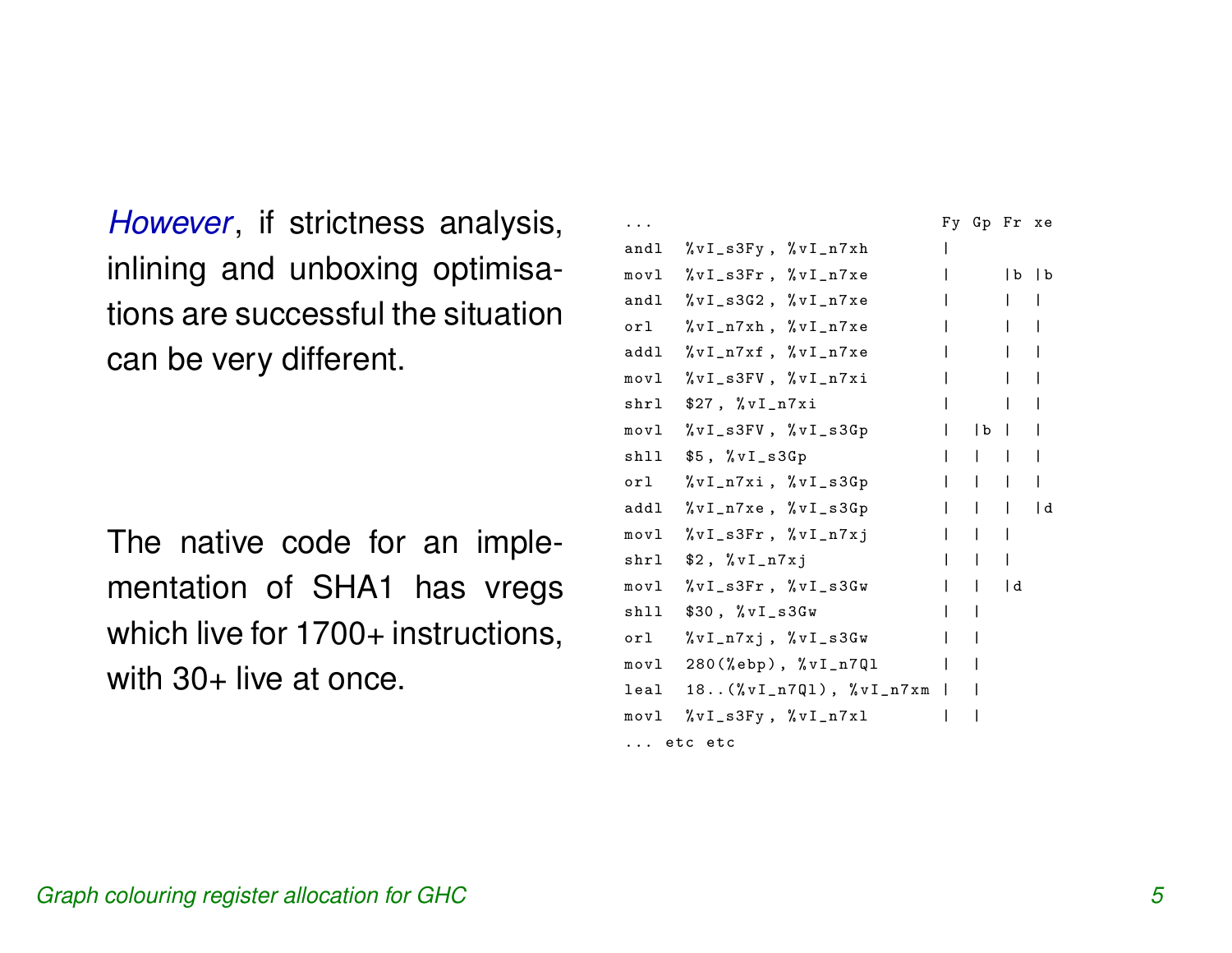## **Existing allocator**

- Performs <sup>a</sup> single linear scan through the code.
- When not enough hregs are available, just spills the first one that isn't used in the current instruction.
- Handling of join points/loops requires extra code to be inserted which connects up the different vreg  $\Leftrightarrow$  hreg mappings.
- No lookahead can't see that <sup>a</sup> hreg will be clobbered in the next instruction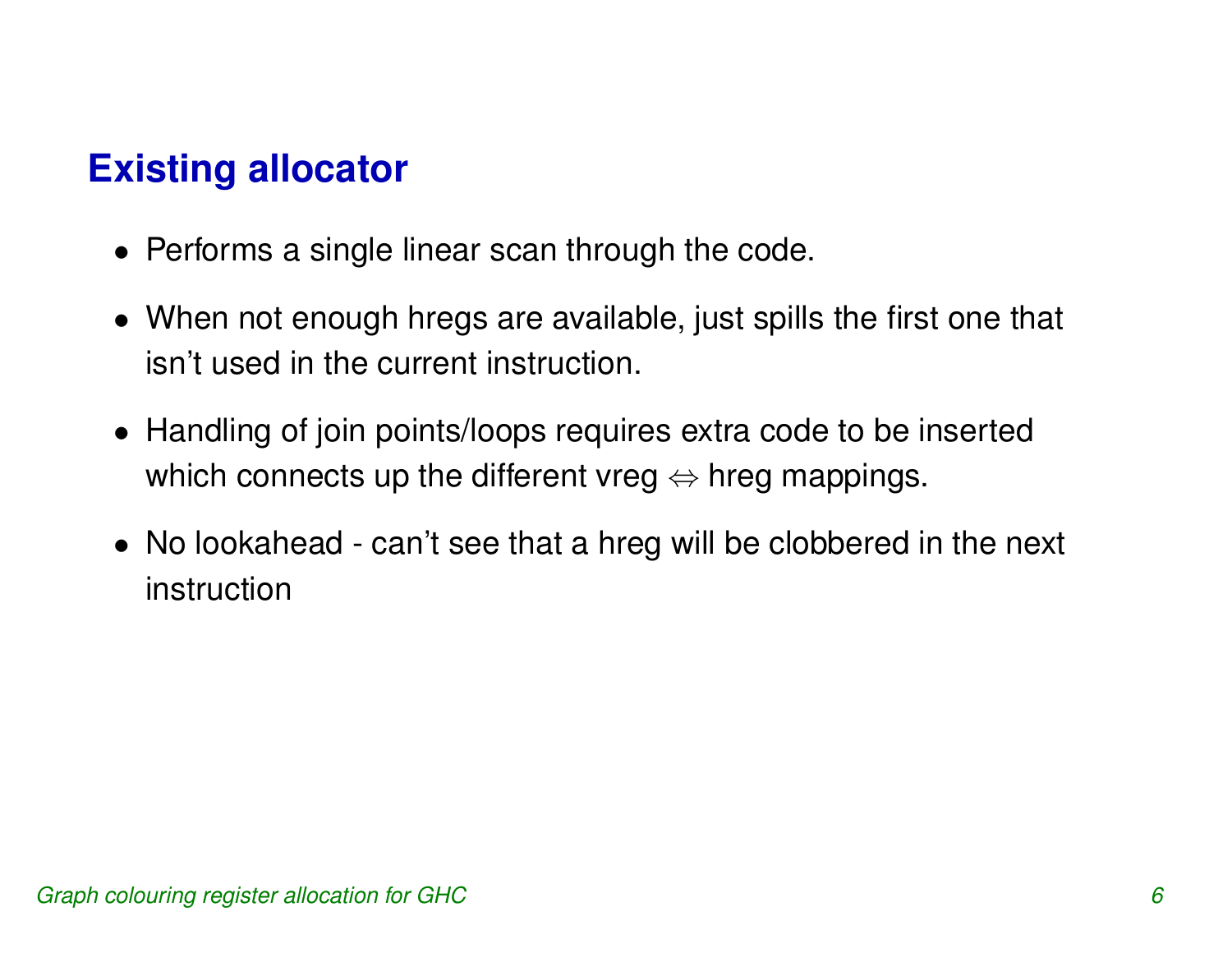# **Graph colouring**

- Build <sup>a</sup> register conflict graph.
	- **–**Nodes represent vregs.
	- **–**Edges show what vregs cannot be allocated the same hreg.
- Assign <sup>a</sup> colour (hreg) to each node so that adjacent nodes always have different colors.
- If no coloring can be found then insert spill code and start over.
- Patch the code with the vreg  $\Leftrightarrow$  hreg mapping from the graph.
- Optimal graph colouring is NP-complete, must fall back to heuristic algorithms.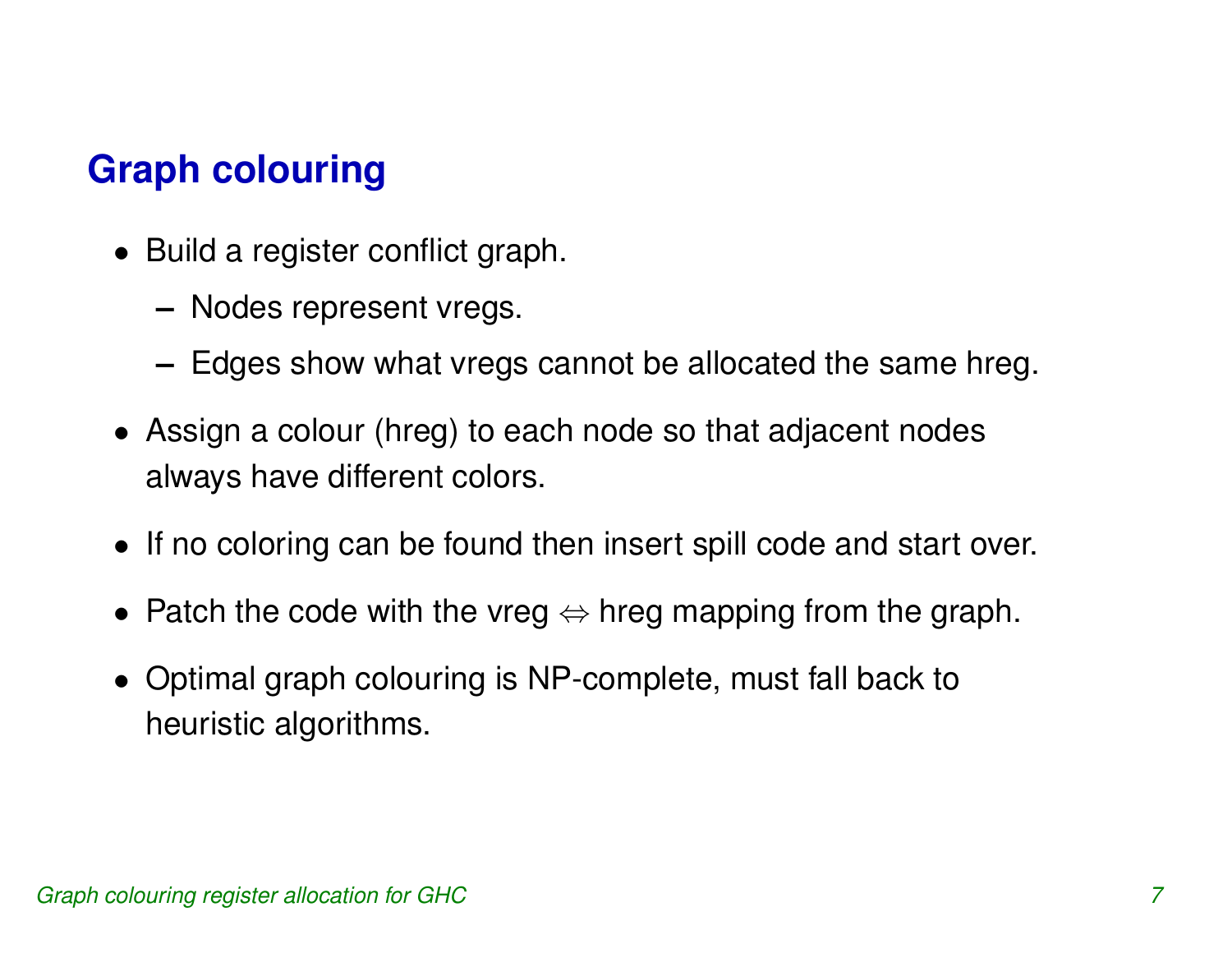#### **Squeese and trivial colourability**

- The squeese of a node is the number of colours denied to it due to the colouring of its neighbours.
- If squeese  $<$  number of colors available, then the node is said to be trivially colourable.

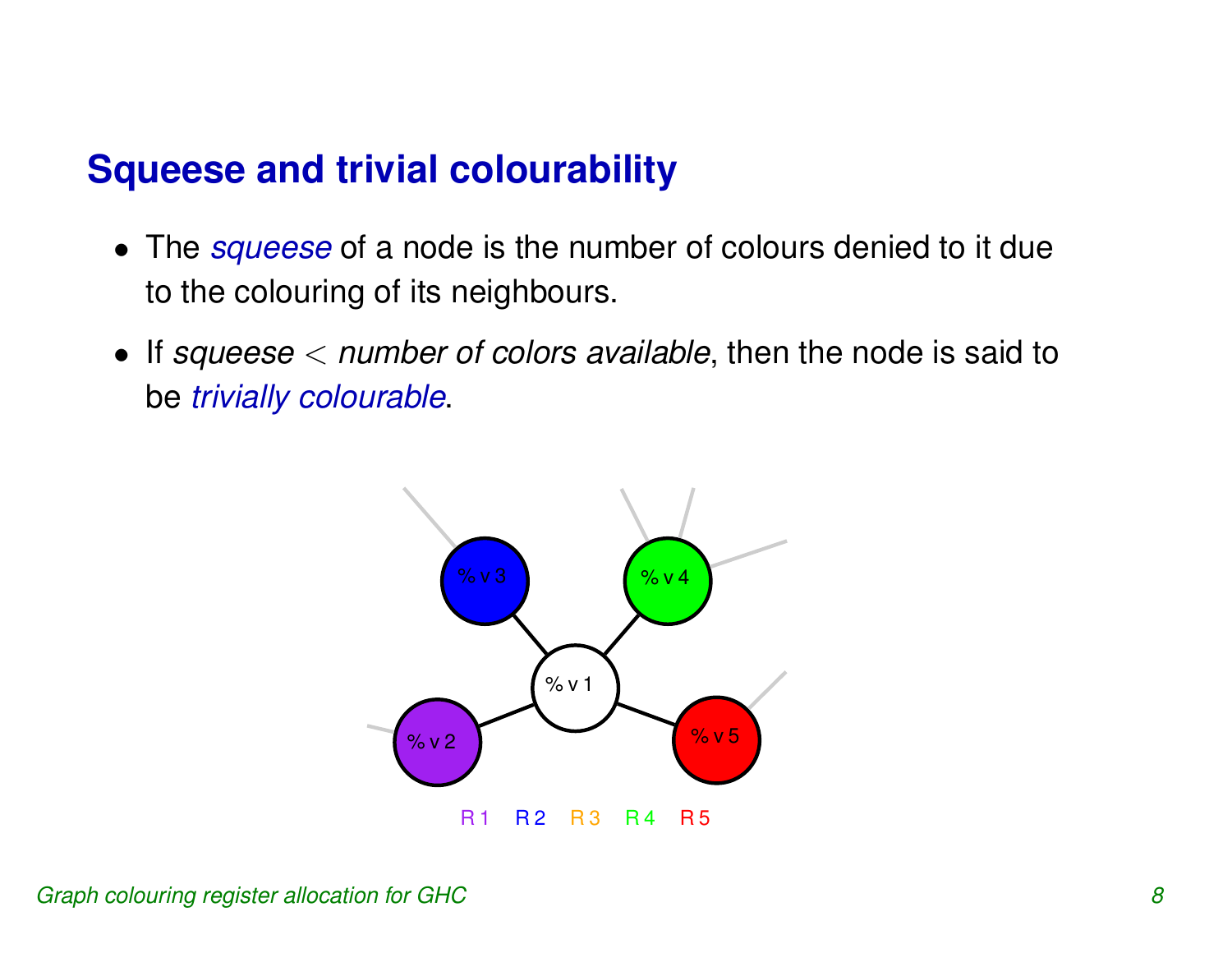### **Optimistic colouring**

If a node has *more* neighbours than available colors it may still be colourable - depending on the colors assigned to its neighbors.

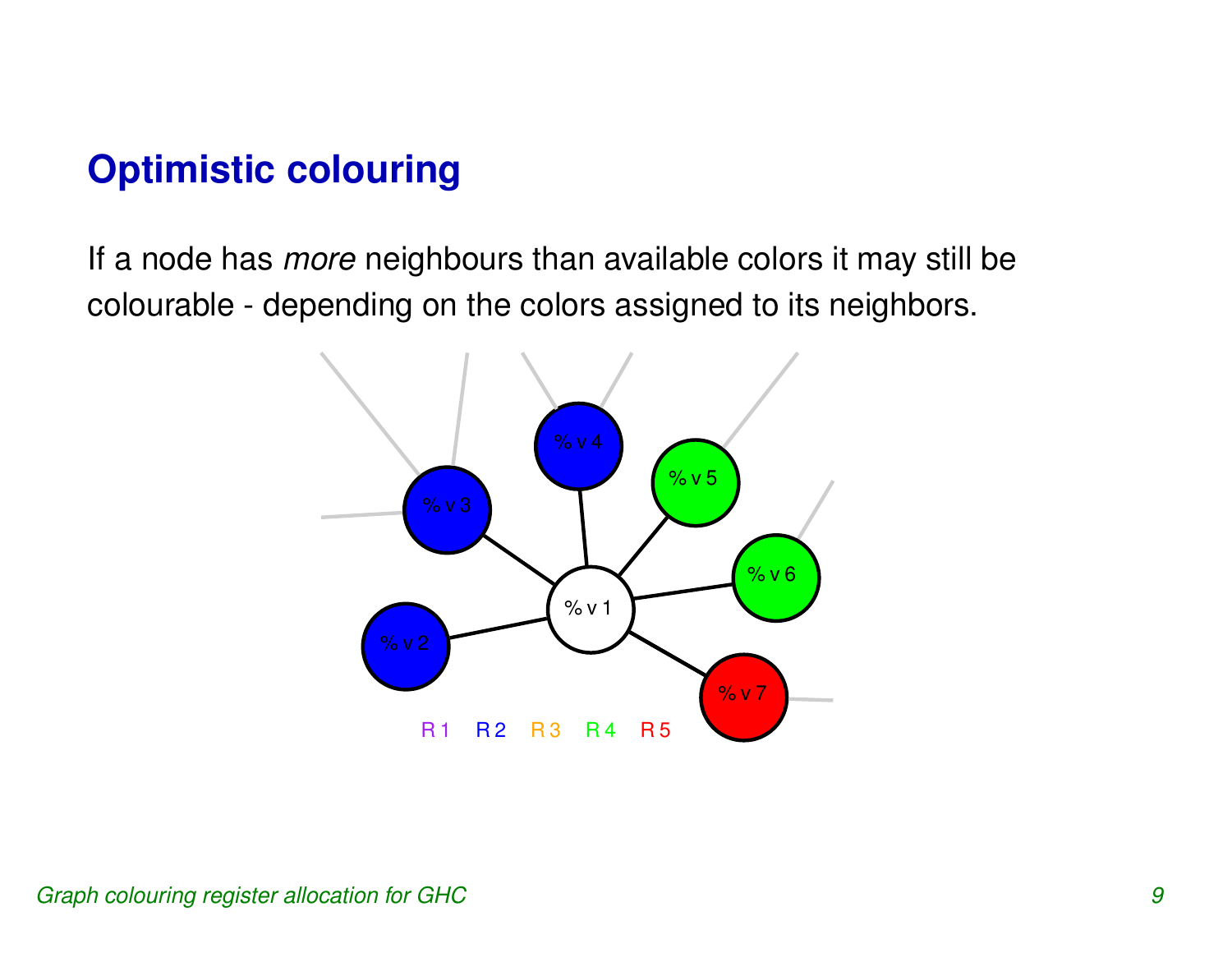### **Coalescing**



|                                                       |  | v1 v2 v3 v4                     |                                 |  |                 |  |
|-------------------------------------------------------|--|---------------------------------|---------------------------------|--|-----------------|--|
| mov $\sqrt{v1}$ , $\sqrt{v2}$   d   b                 |  |                                 |                                 |  | $-mov$ %R1, %R1 |  |
| add $\sqrt[6]{0} \text{v4}$ , $\sqrt[6]{0} \text{v2}$ |  | the contract of the contract of |                                 |  | add %R2, %R1    |  |
| $mov$ % v3, % v4                                      |  |                                 | $\vert$ $\vert$ $\vert$ $\vert$ |  | $-mov$ %R2, %R2 |  |
| $mu1 \ \text{%v2}$ , $\text{%v4}$                     |  |                                 |                                 |  | mul %R1, %R2    |  |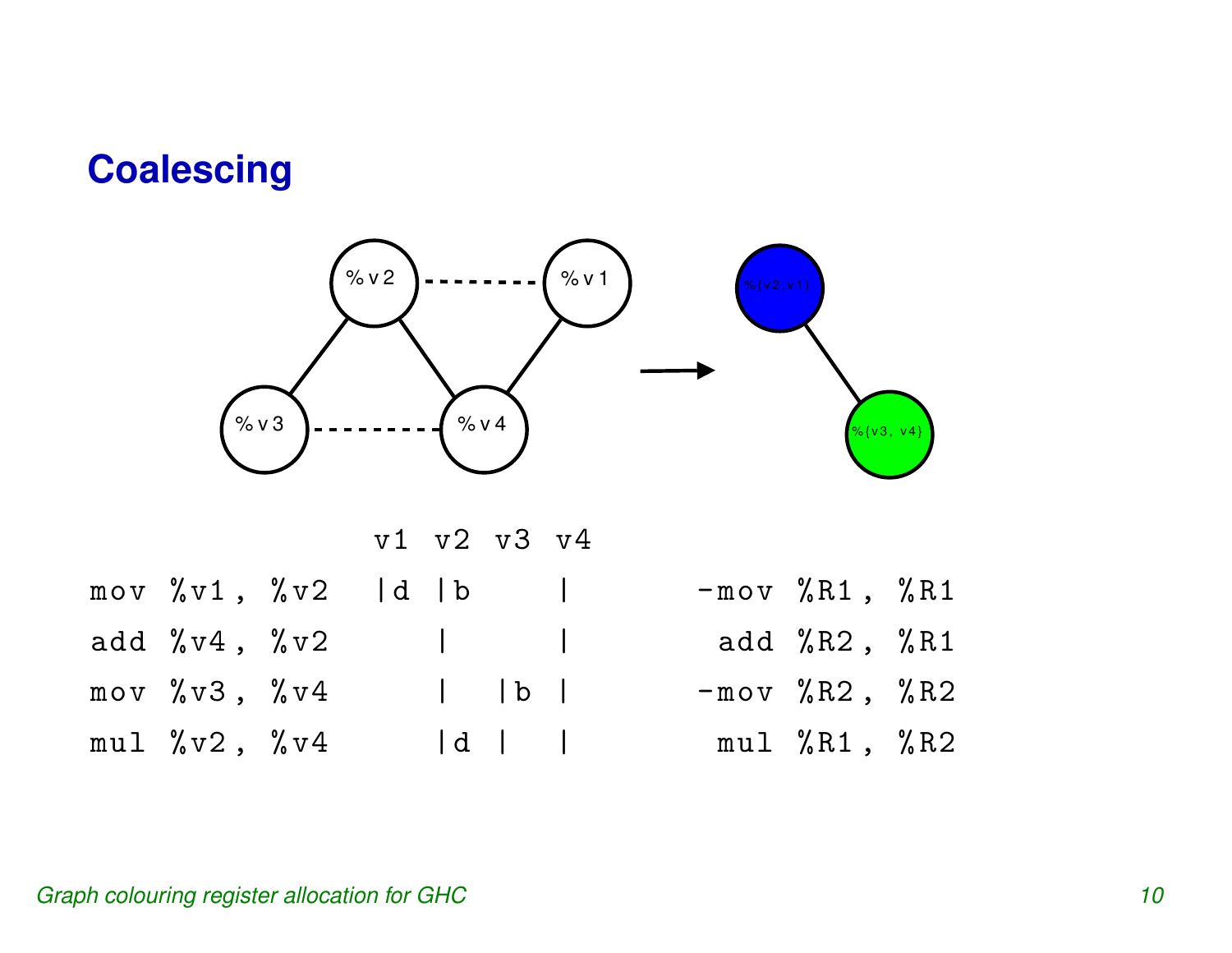#### **New allocator (non-iterative version)**

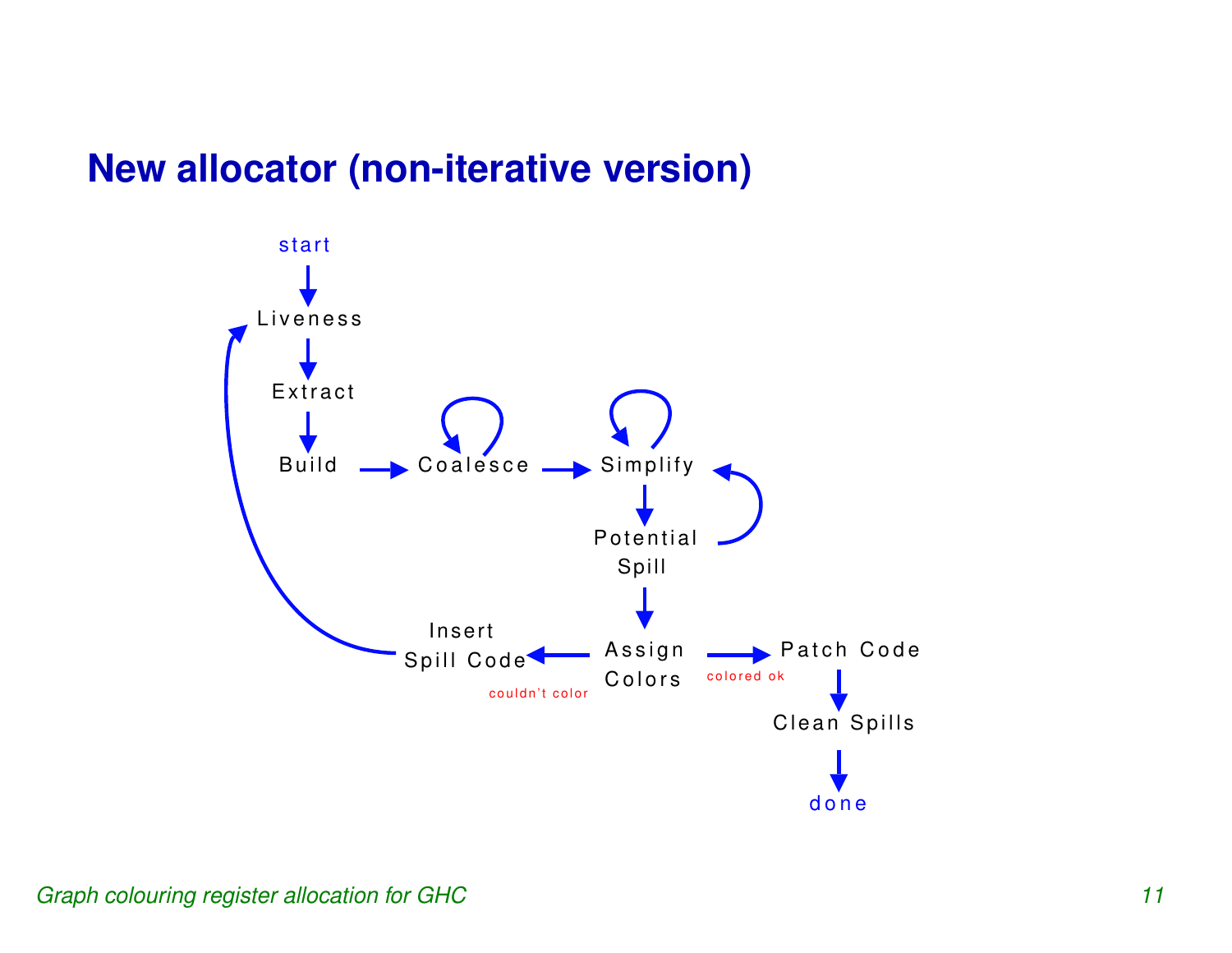#### **New allocator (with iterative coalescing)**

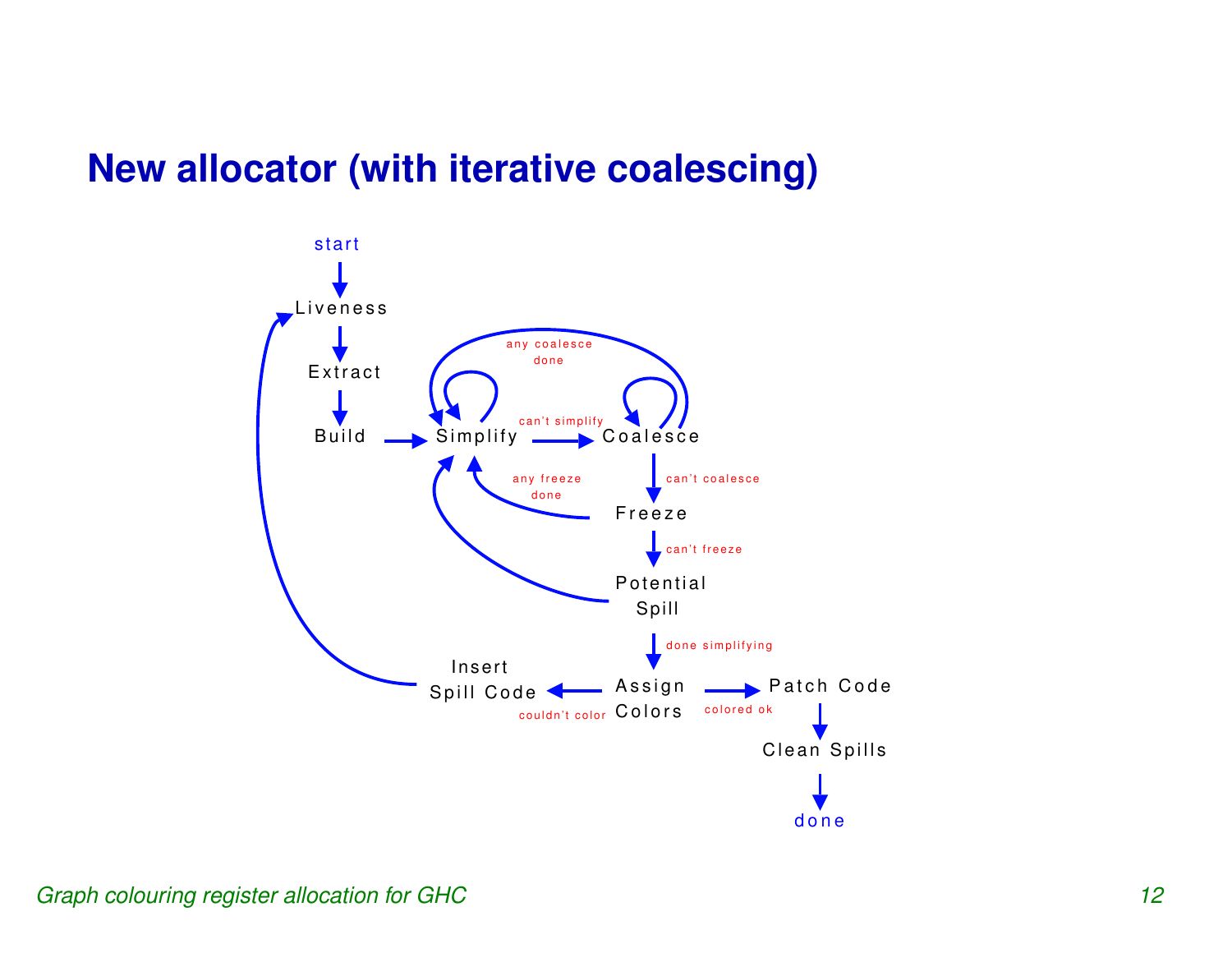#### **Spill cleaning**

| add         | $%RO$ ,                   | %R1     |
|-------------|---------------------------|---------|
| SPILL       | %R1,                      | SLOT(0) |
| $m \circ v$ | %R1,                      | $\%$ R2 |
|             | $-RELOAD SLOT(0)$ , $%RI$ |         |
| add         | %R1,                      | %R3     |
| SPILL       | $%R3$ ,                   | SLOT(1) |
|             | $-RELOAD SLOT(0)$ , $%R2$ |         |
| mul         | $%$ R2,                   | %R3     |



#### Graph colouring register allocation for GHC 13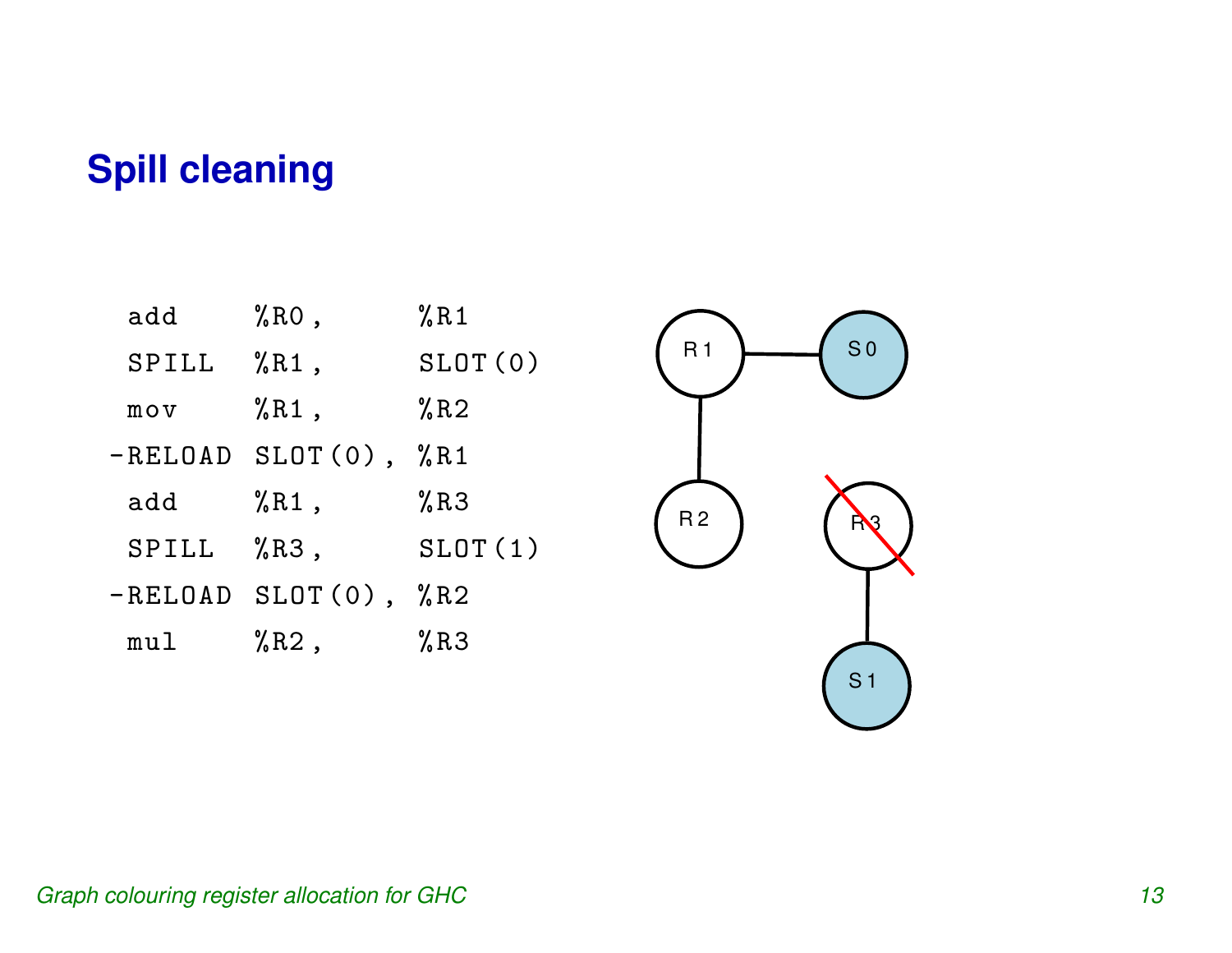#### **Interface**

colorGraph

- :: ( Uniquable k, Uniquable cls, Uniquable color , Eq color , Eq cls , Ord k) => Bool -> Int -> UniqFM ( UniqSet color ) -- class -> colors -> Triv k cls color -> ( Graph <sup>k</sup> cls color -> k) -- potential spill -> Graph k cls color -> ( Graph <sup>k</sup> cls color -- colored grap<sup>h</sup>
	- , UniqSet k -- uncolored nodes
		- , UniqFM <sup>k</sup> ) -- coalesce rewrite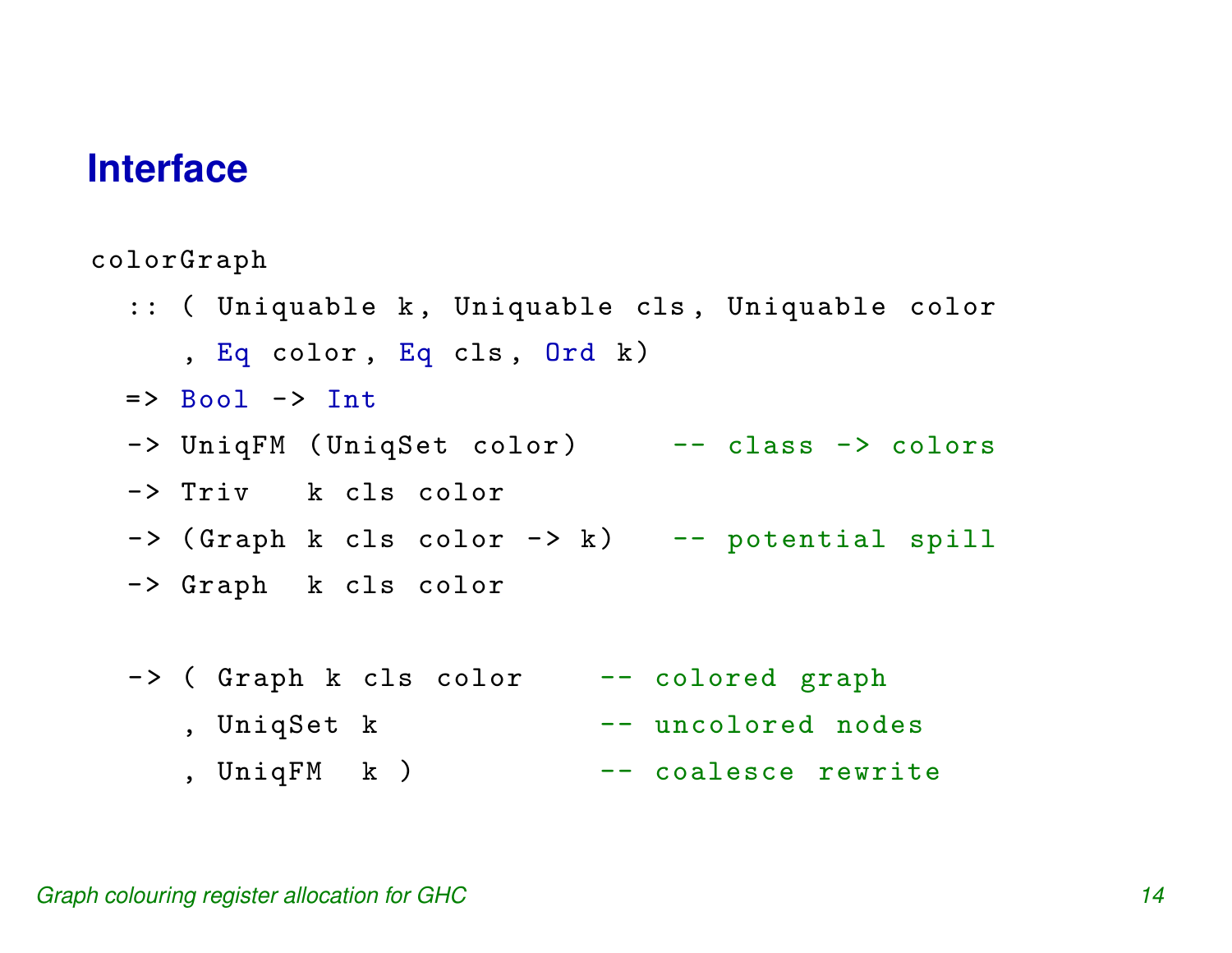#### type Triv k cls color  $=$   $c1s$ -- node class -> UniqSet k -- neighbors -> UniqSet color -- exclusions -> Bool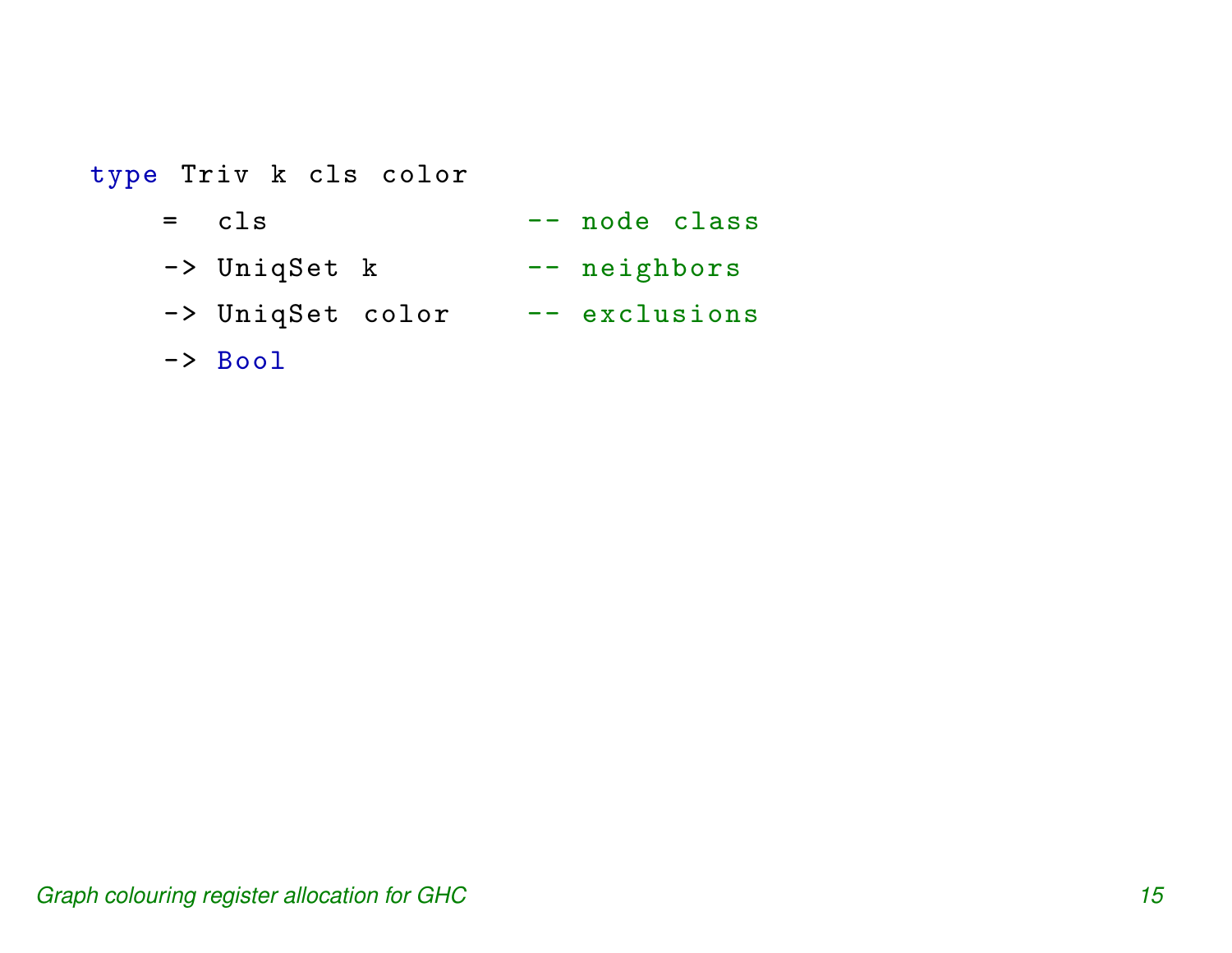#### **Runtime**

- Graph is implemented as UniqFM<sup>s</sup> of nodes, where the nodes contain UniqSet<sup>s</sup> of neighbour keys.
	- **–**O(log n) insert and lookup.
- To check whether <sup>a</sup> node is trivially colourable we must count the number of keys in <sup>a</sup> node's conflict set.
	- **–** $\hspace{0.1mm}-$  nice <code>foldUniqSet</code> with unboxed math is too slow.
	- **–** $\hspace{0.1mm}-\hspace{0.1mm}$  do unboxed accumulation directly over  $\hspace{0.1mm}$  UniqFM  $\hspace{0.1mm}$  data type.
- Must deep seq graph 'after' building, else graphs from different build/spill cycles will be live at once.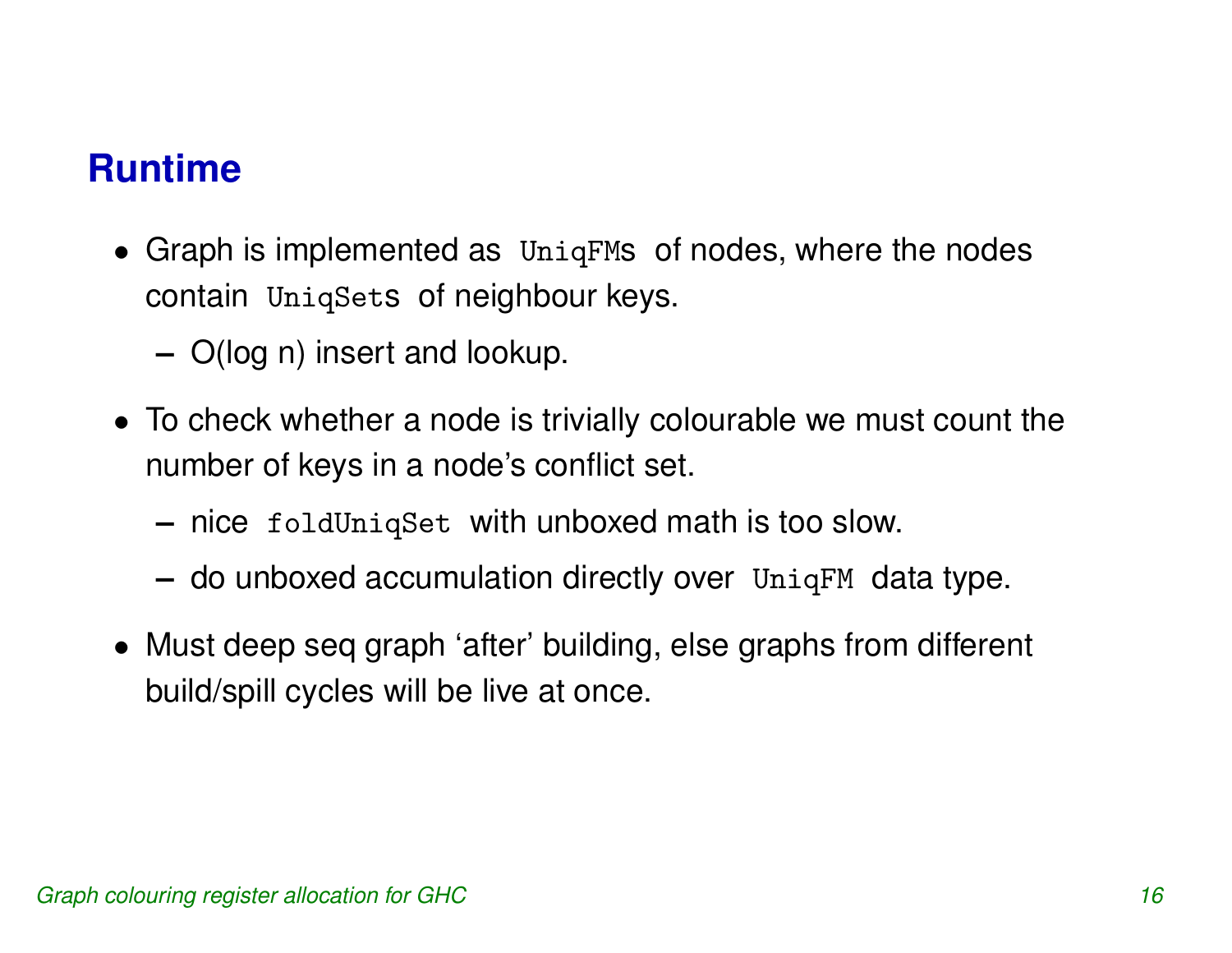```
# define ALLOCATABLE
_
REGS
_
INTEGER 3#
# define ALLOCATABLE
_
REGS
_
DOUBLE 6#
isSqueesed :: Int# \rightarrow Int# \rightarrow UniqSet Reg \rightarrow (# Bool, Int#, Int#)
isSqueesed cI cF ufm
 = case ufm of
         NodeUFM
_ _
left right
          -> case isSqueesed cI cF right of
              (# s, cI', cF' )-> case s of
                           False -> isSqueesed cI' cF' left
                           True \rightarrow (# True, cI', cF' #)
         LeafUFM
_
reg
          -> case regClass reg of
                  RcInteger
                   \rightarrow case cI +# 1# of
                           cI' -> (# cI' >=# ALLOCATABLE_REGS_INTEGER, cI', cF #)
                  RcDouble
                   \rightarrow case cF +# 1# of
                           cF' -> (# cF' >=# ALLOCATABLE_REGS_DOUBLE, cI, cF' #)
         EmptyUFM
```

```
\rightarrow (# False, cI, cF #)
```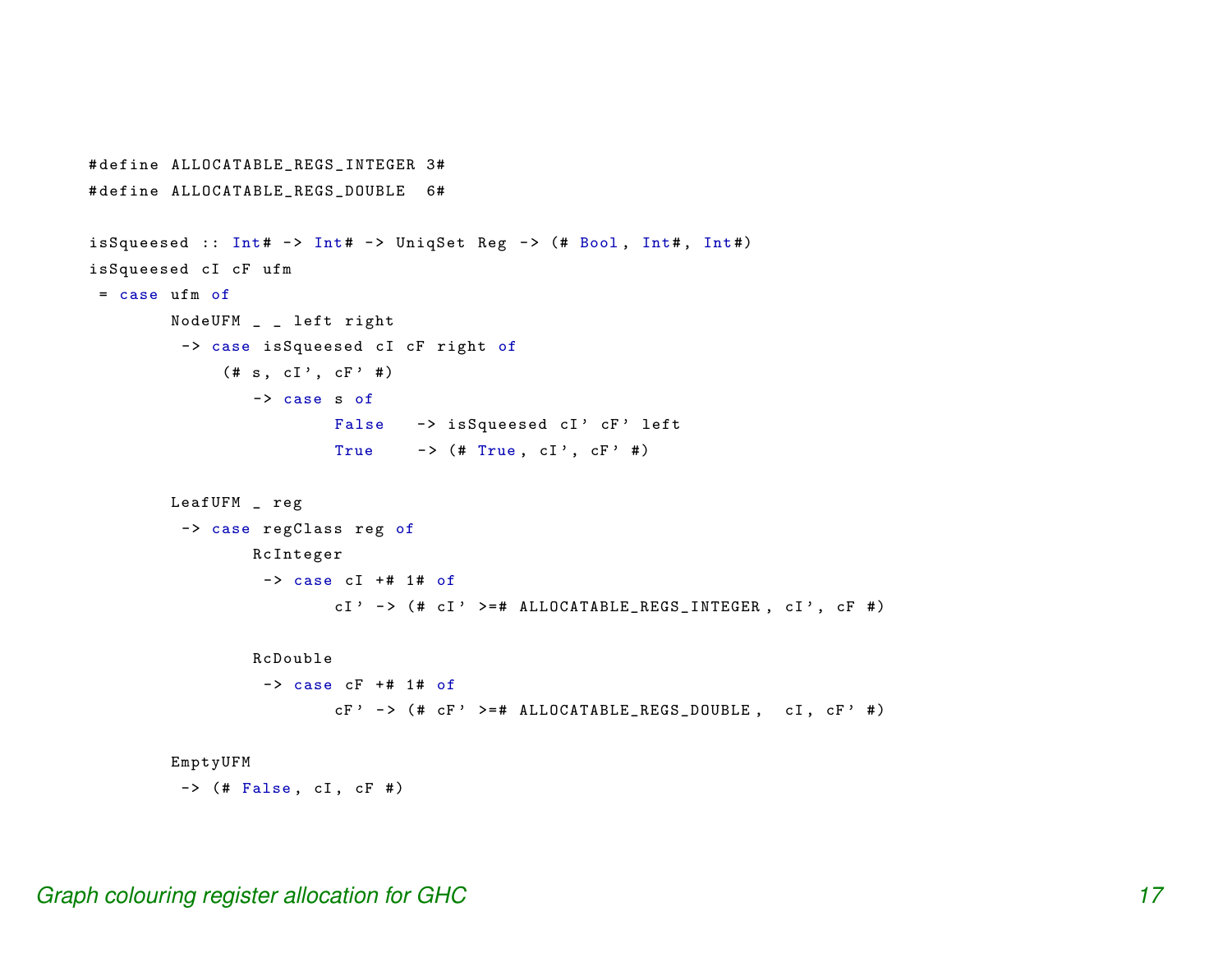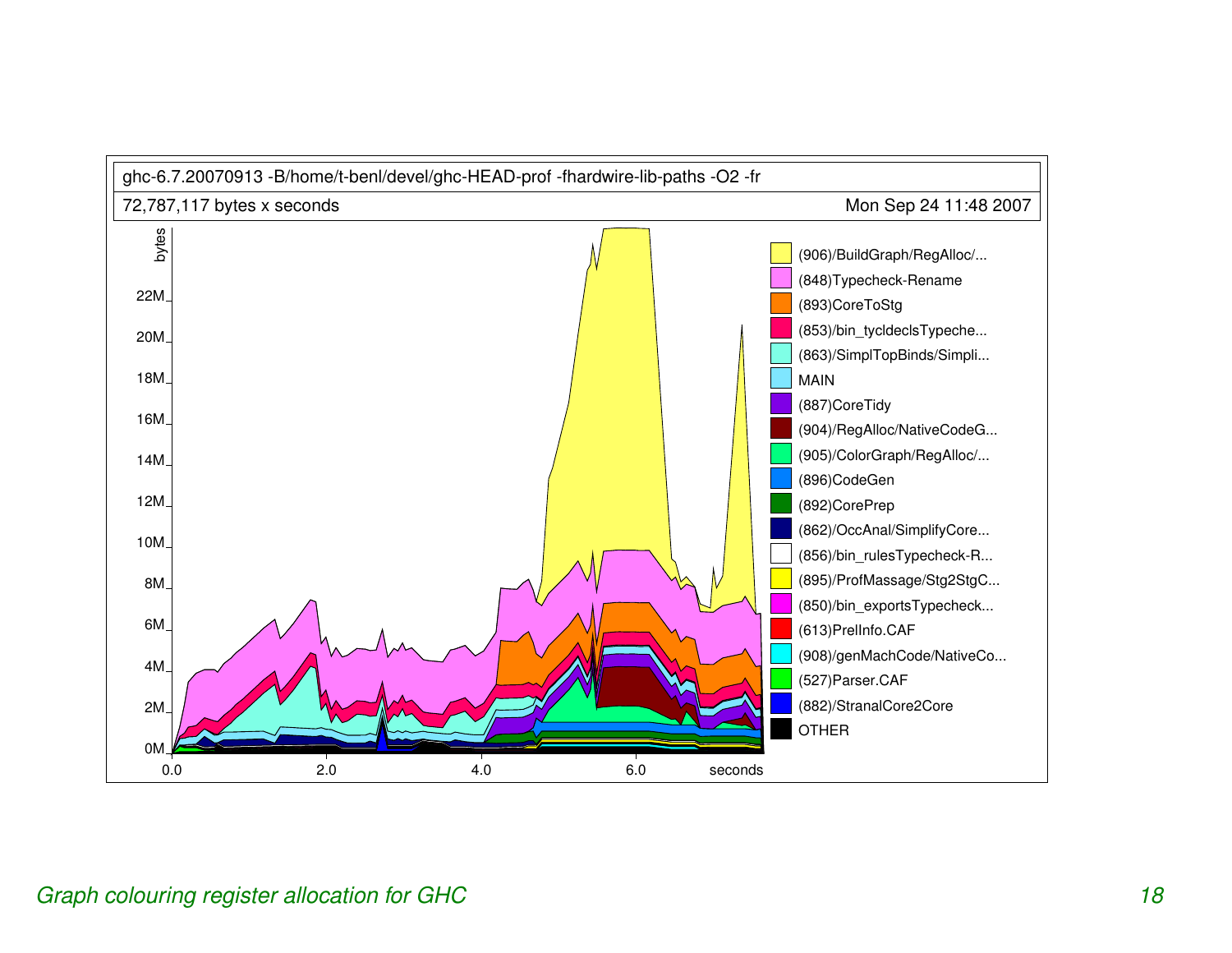

#### Graph colouring register allocation for GHC 19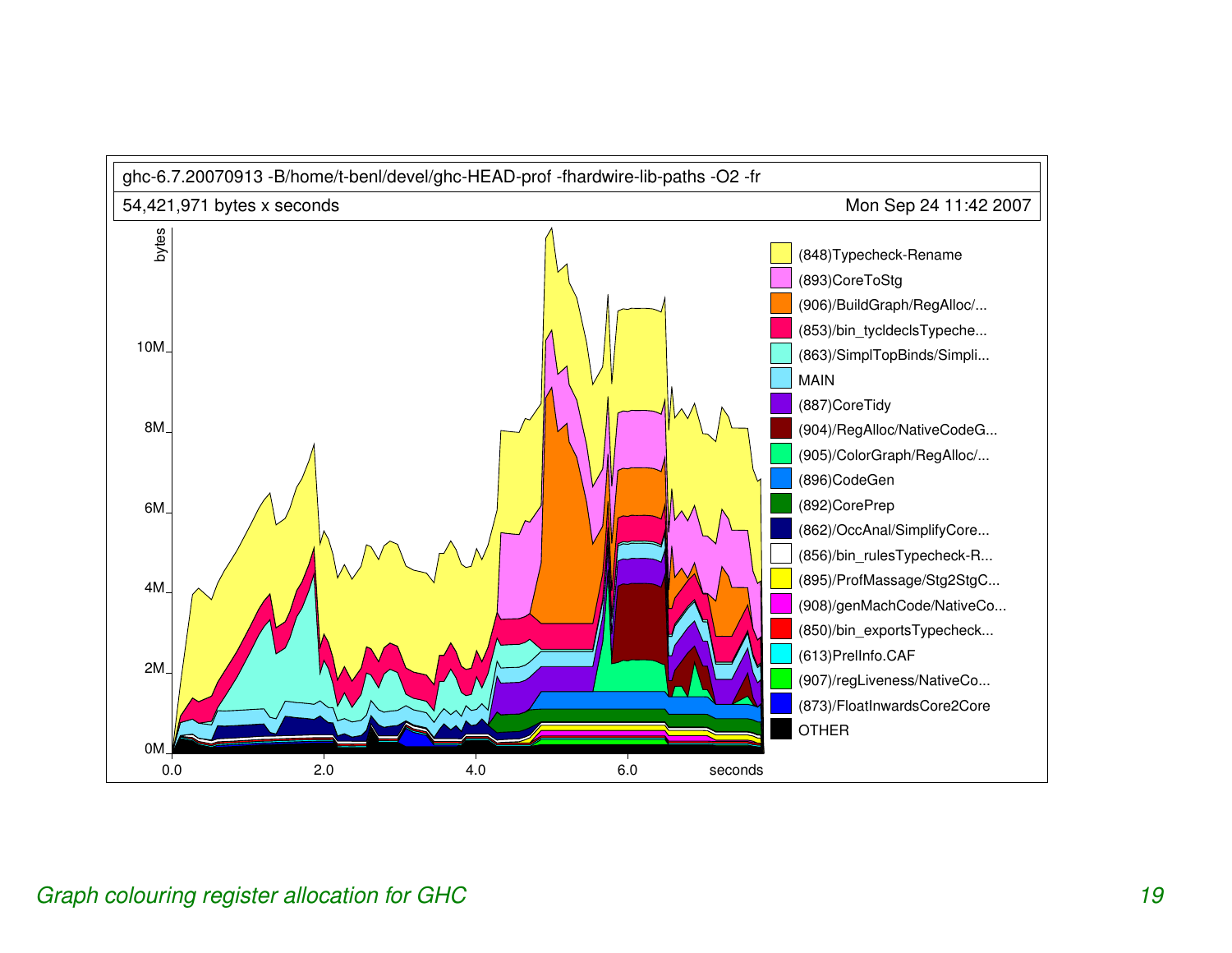#### **Performance**